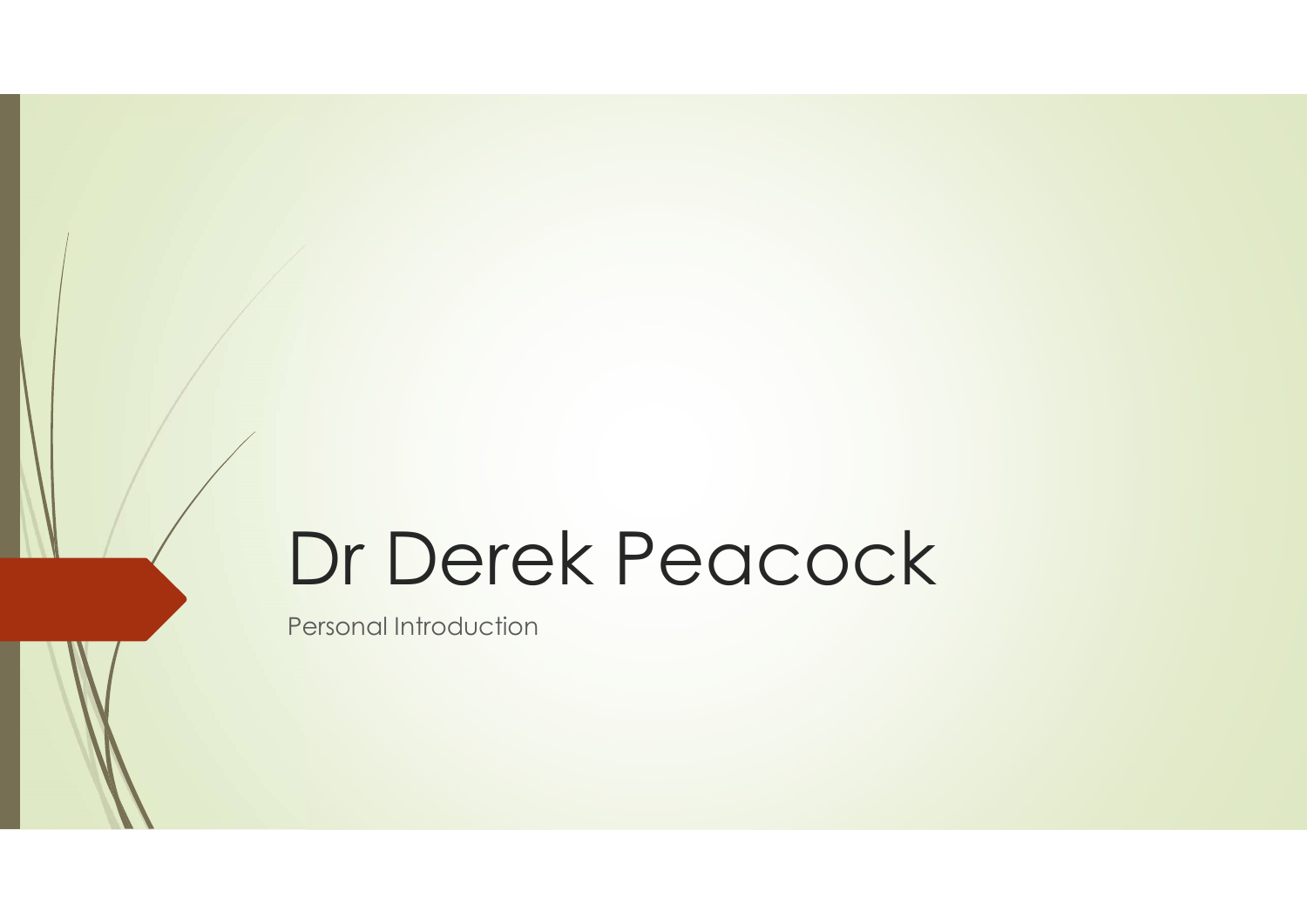# **Qualifications** Qualifications<br>
• BSc Degree in Botany – Liverpool University<br>
• PhD in Plant Biochemistry – Durham University<br>
• PGCS (HE) – Nottingham Trent University

- 
- 
- 
- QUalifications<br>
 BSc Degree in Botany Liverpool University<br>
 PhD in Plant Biochemistry Durham University<br>
 PGCS (HE) Nottingham Trent University<br>
 Counselling Studies Certificate Leicester University Qualifications<br>
• BSc Degree in Botany – Liverpool University<br>
• PhD in Plant Biochemistry – Durham University<br>
• PGCS (HE) – Nottingham Trent University<br>
• Counselling Studies – Certificate Leicester University
- QUalifications<br>
 BSc Degree in Botany Liverpool University<br>
 PhD in Plant Biochemistry Durham University<br>
 Counselling Studies Certificate Leicester University<br>
 Microsoft Certification Modelling Business Requi
- <table>\n<tbody>\n<tr>\n<th>Qualifications</th>\n</tr>\n<tr>\n<td>— BSC Degree in Botany Liverpool University</td>\n</tr>\n<tr>\n<td>— PhD in Plant Biochemistry Durham University</td>\n</tr>\n<tr>\n<td>— PGCS (HE) Nottingham Trent University</td>\n</tr>\n<tr>\n<td>— Counselling Studies Cerfficate Leicester University</td>\n</tr>\n<tr>\n<td>— Microsoft Cerffication Modelling Business Requirements using ASP.NET</td>\n</tr>\n<tr>\n<td>— Training includes Advanced C++ Programming at De Monffort University</td>\n</tr>\n</tbody>\n</table> Training includes Advanced C++ Programming at De Montfort University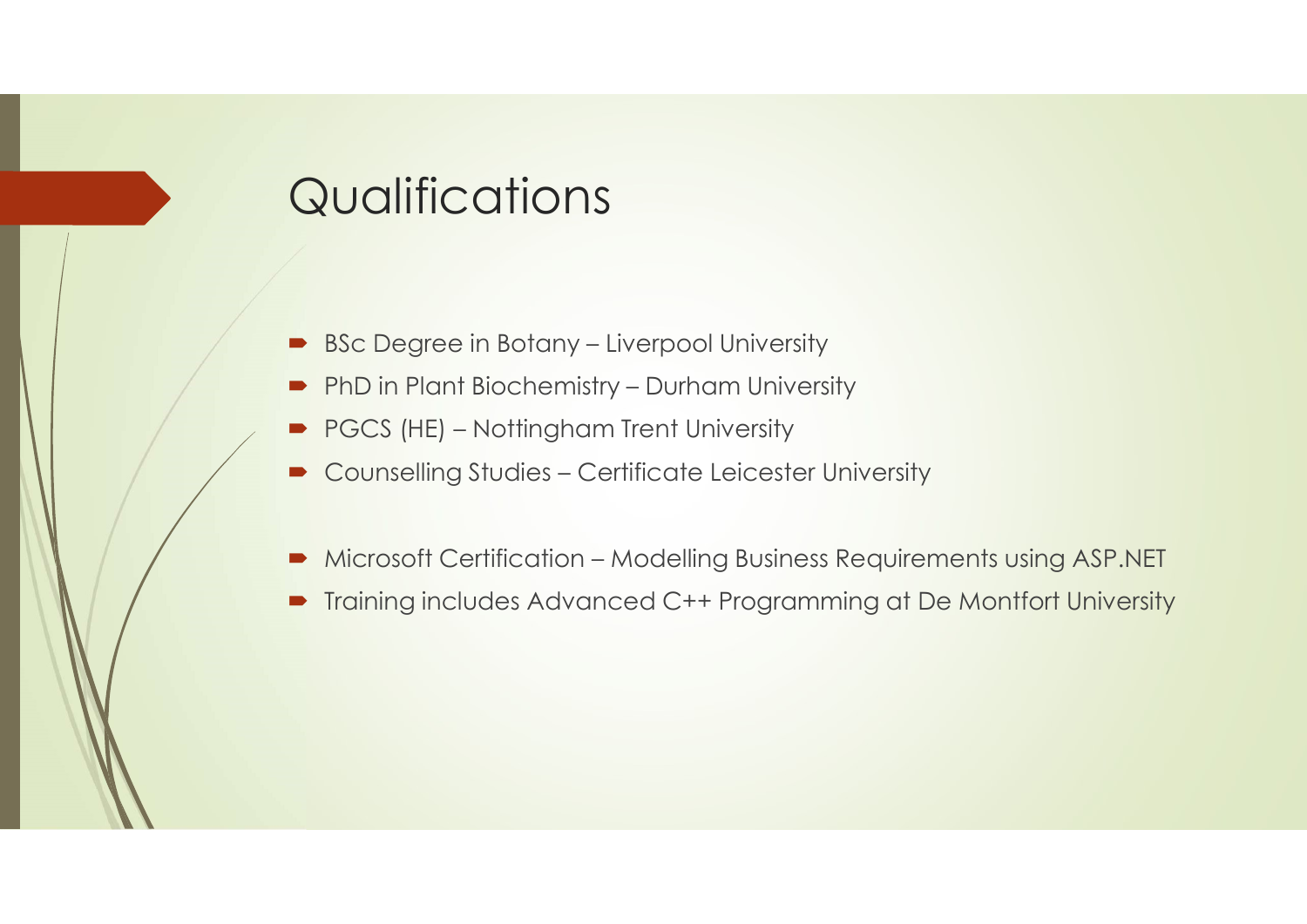### University Employment University Employment<br>
2 Years – Research Fellow at London University<br>
2 Years – Research Fellow at Sussex University<br>
2 Years – Senior Demonstrator in Botany at Durham University University Employment<br>
- 2 Years – Research Fellow at London University<br>
- 1 Year – Tutorial Fellow at Sussex University<br>
- 3 Years – Senior Demonstrator in Botany at Durham University<br>
- 6 Years – Lecturer in Biochemistry University Employment<br>
• 2 Years – Research Fellow at London University<br>
• 1 Year – Tutorial Fellow at Sussex University<br>
• 3 Years – Senior Demonstrator in Botany at Durham University<br>
• 6 Years – Lecturer in Biochemistry University Employment<br>
- 2 Years – Research Fellow at London University<br>
- 1 Year – Tutorial Fellow at Sussex University<br>
- 3 Years – Senior Demonstrator in Botany at Durham University<br>
- 6 Years – Lecturer in Biochemistry University Employment<br>
• 2 Years – Research Fellow at London University<br>
• 1 Year – Tutorial Fellow at Sussex University<br>
• 3 Years – Senior Demonstrator in Botany at Durham University<br>
• 6 Years – Lecturer in Biochemistry

- 
- 
- 
- 
- 
- 23 Publications in Biochemistry, Computing and Education
- Developing algorithms to reconstruct the evolutionary history of the flowering plant kingdom in Fortran IV, Algol and Pascal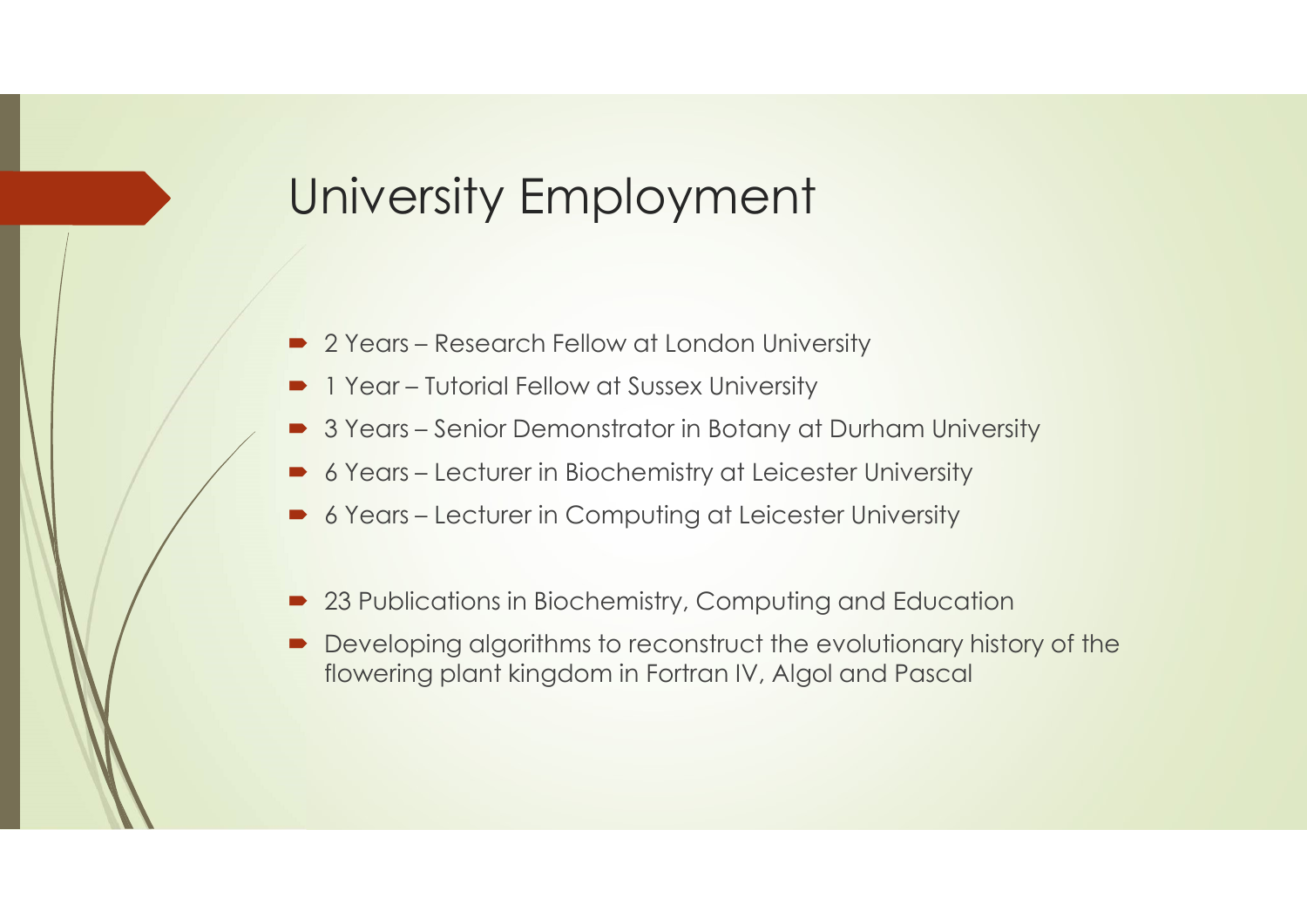#### FE College Employment

- 20 Years Lecturer and IT Coordinator at Stephenson College (Leics)
- 4 Years Lecturer at Leicester College
- 4 Years Lecturer at Oaklands College (Herts)
- 1 Year Lecturer at North Herts College
- 1 Year Lecturer (PT) at Aylesbury College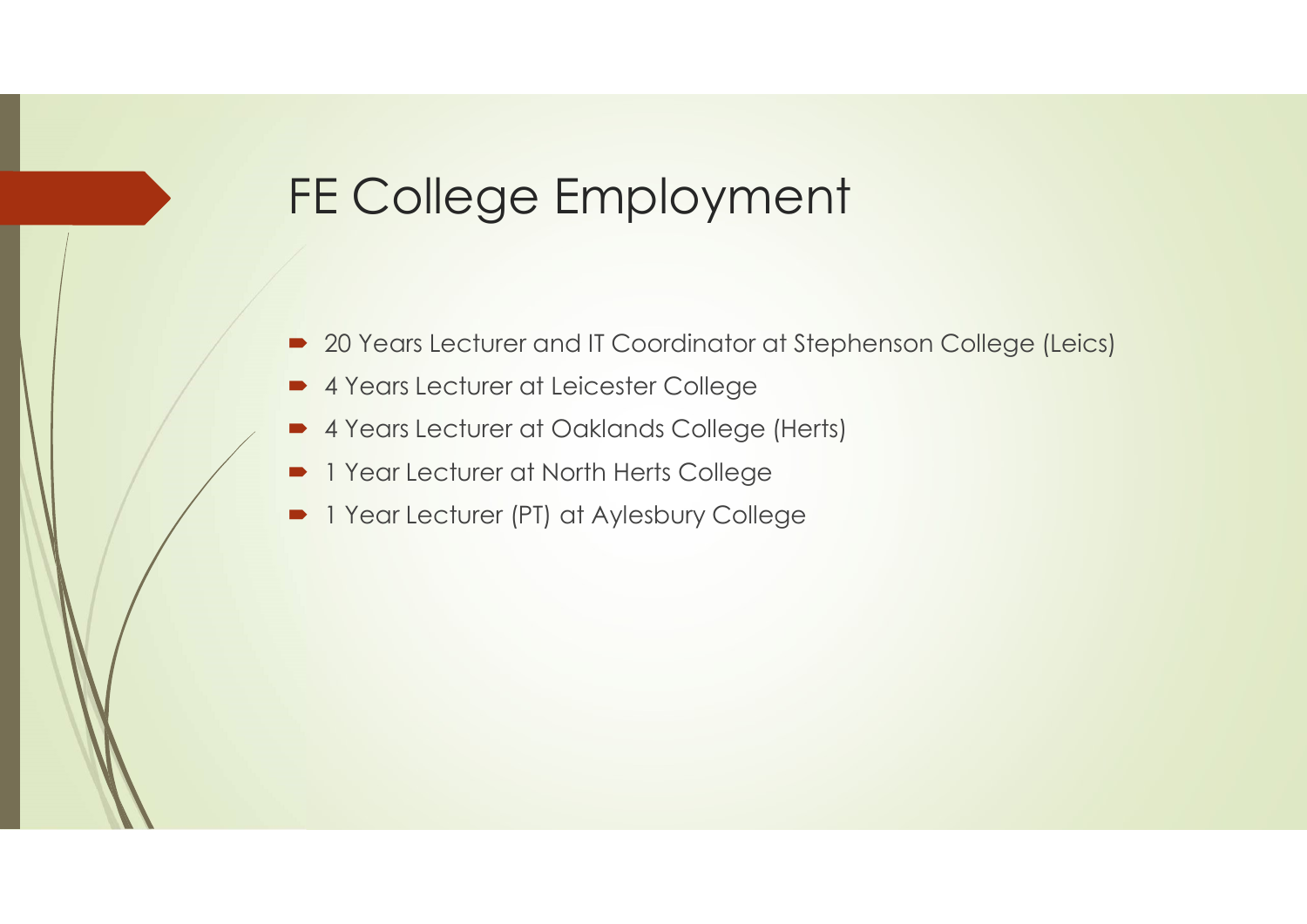#### Coding Languages Used

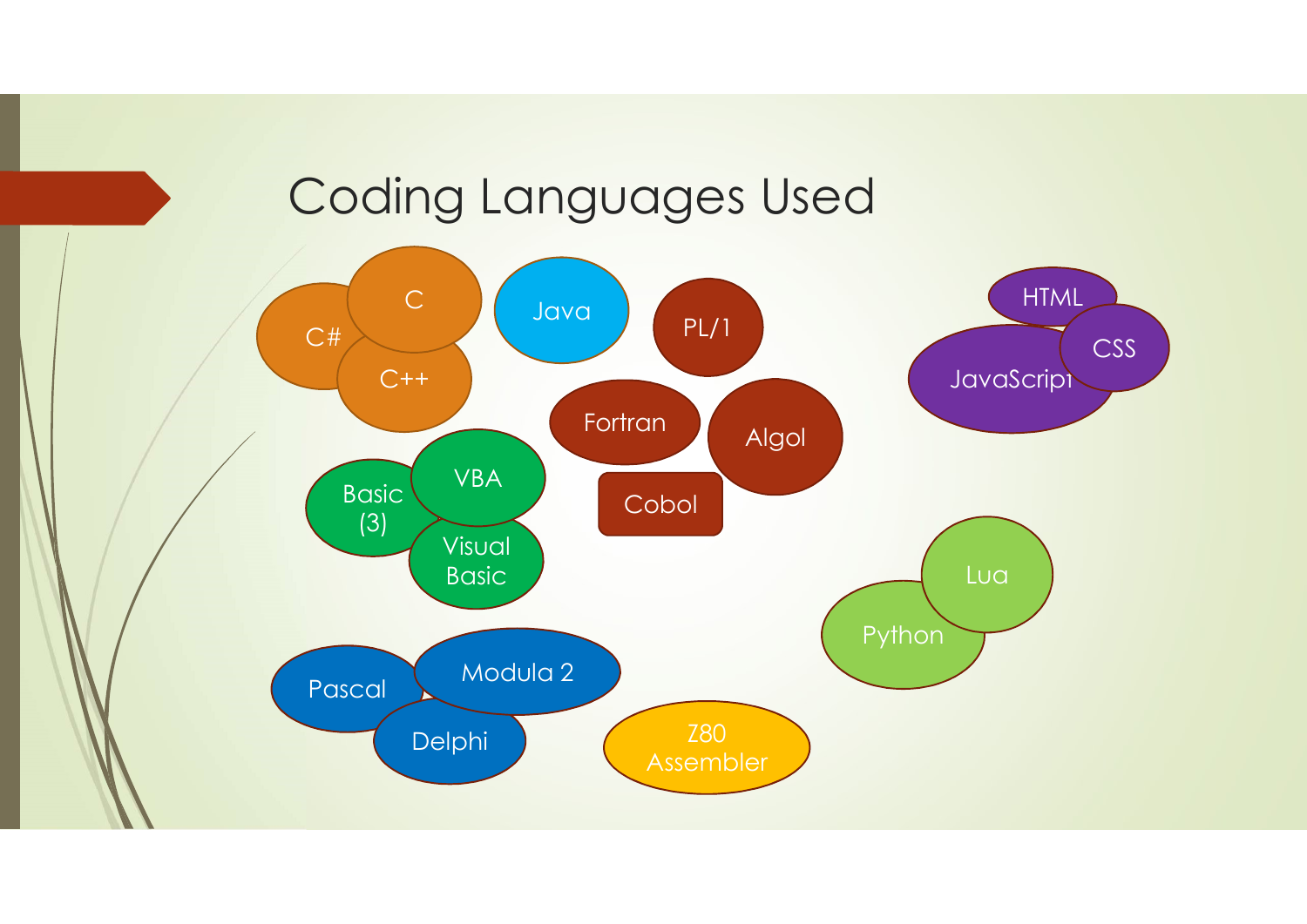#### Software Developed

- Over 60,000 lines Reconstructing Evolutionary History
- Over 8,000 lines of Database code
- Over 20,000 lines of educational simulations
- Over 10,000 lines of simple games for teaching purposes
- Over 25,000 Lines of Age of Empires & Space Invaders
- 
- Software Developed<br>
 Over 60,000 lines Reconstructing Evolutionary History<br>
 Over 8,000 lines of Database code<br>
 Over 20,000 lines of educational simulations<br>
 Over 10,000 lines of simple games for teaching purposes<br>
 → Over 60,000 lines Reconstructing Evolutionary History<br>
→ Over 8,000 lines of Database code<br>
→ Over 20,000 lines of educational simulations<br>
→ Over 10,000 lines of educational simulations<br>
→ Over 25,000 Lines of Age of E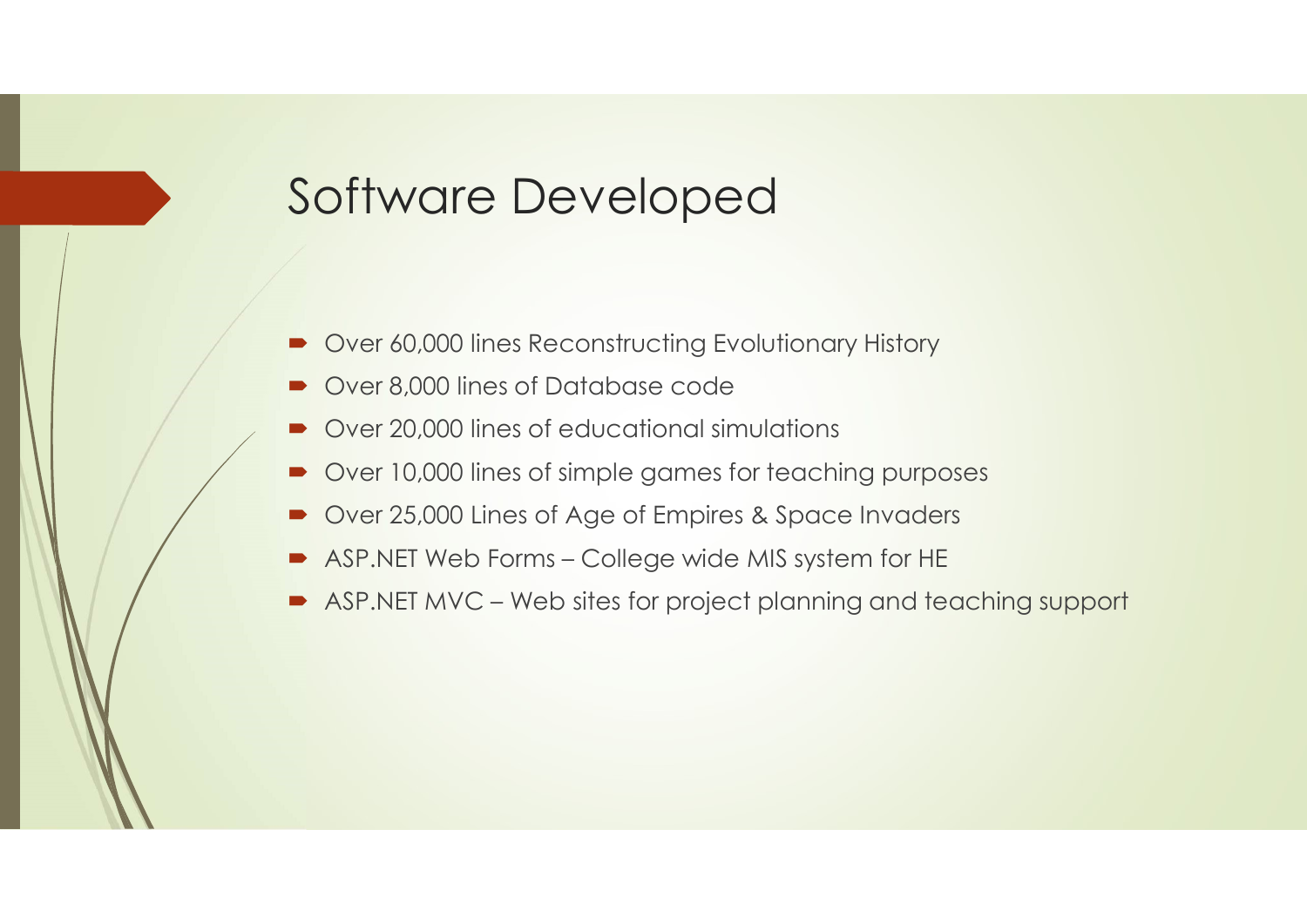# Teaching Summary Teaching Summary<br>
- Level 2 - GCSE IT, DiDA, OCR Diploma<br>
- Level 3 National Diploma, GNVQ and A'Level<br>
- Level 4 HNC, Foundation Degree

- 
- **D** Level 3 National Diploma, GNVQ and A'Level
- **Deal 4 HNC, Foundation Degree**
- $\rightarrow$  Level 5 HND
- **Level 6 BSc Degree**
- $\blacksquare$  Total of 46 Years experience of teaching and managing courses
- $\blacksquare$  Total of 50 Years of Programming experience